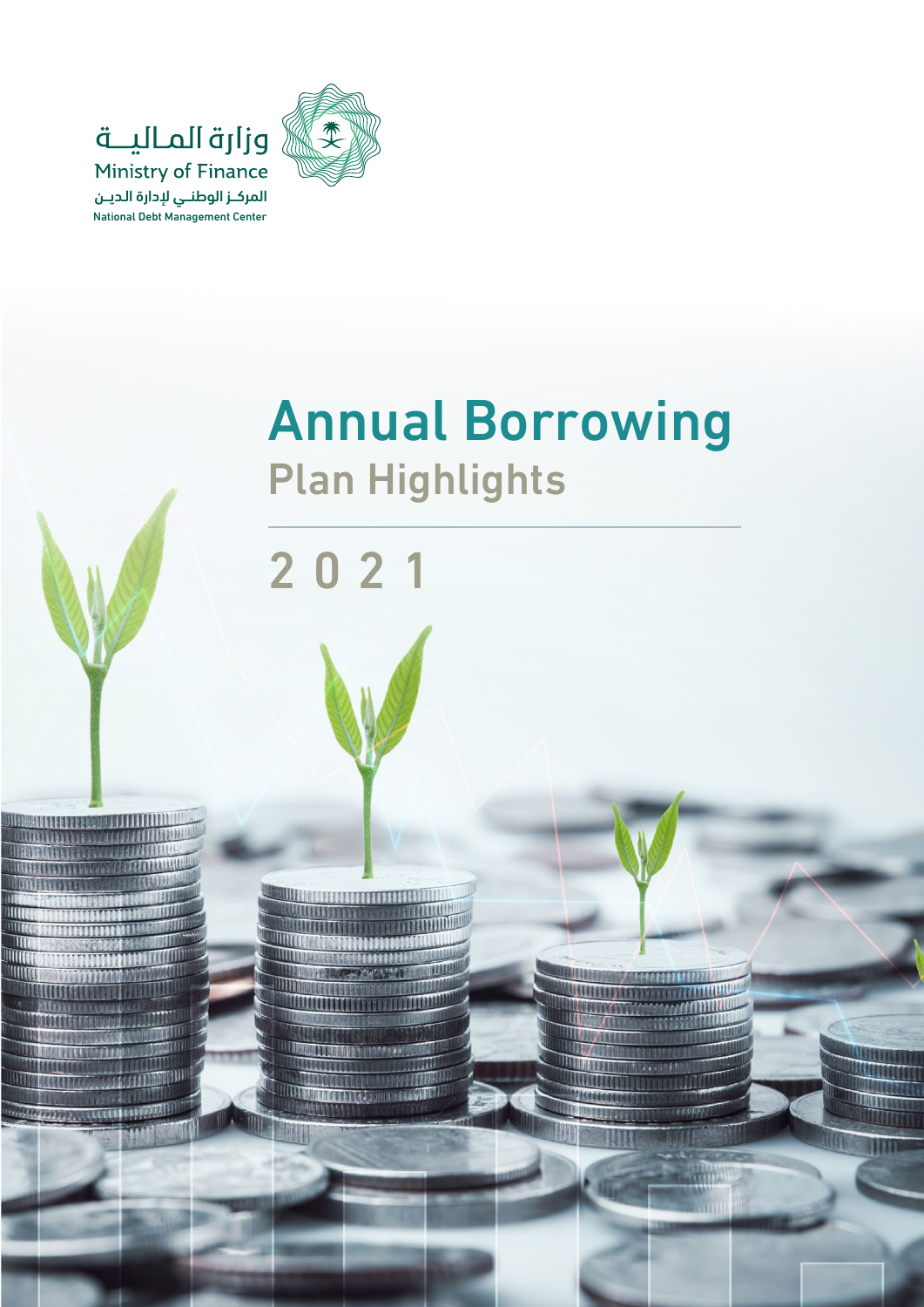### Introduction

This annual borrowing plan has been prepared by NDMC as a general statement of its financial policy. It contains information in summary form only. It may also contain forecasts, including statements regarding NDMC's opinions or intentions. Such information, forecasts and statements may be subject to material change in the light of domestic and international market conditions. Neither the Ministry of Finance nor the NDMC accepts. any responsibility for, or obligation to publish any revisions to, the information, forecasts or statements in this plan to reflect changing market conditions after the date of publication. This material does not constitute investment advice and we hereby inform you that this communication should not be considered as a solicitation or offer to sell or purchase any securities, deal in any product or enter into any transaction.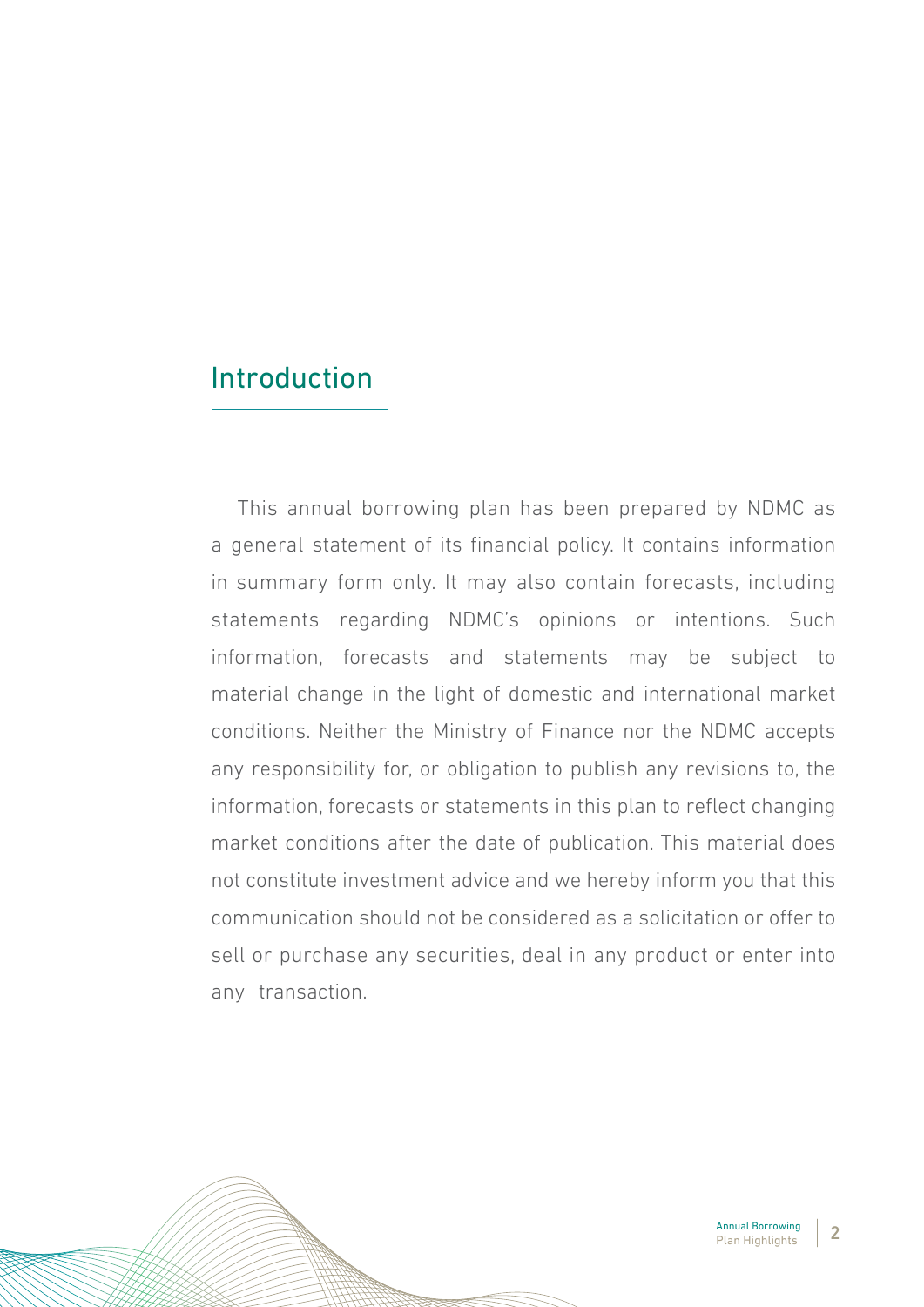## **Table of Contents**

|    |   | 04   1 Financing Policy                             |
|----|---|-----------------------------------------------------|
|    |   | 04   1.1 NDMC Role and Objectives                   |
|    |   | 05   1.2 National Debt Management Center Guidelines |
|    |   | 06   2 2020 Main Highlights                         |
|    |   | 06   2.1 Debt Portfolio                             |
|    |   | 06   2.2 Market Developments and Initiatives        |
| 80 |   | 3 Risk Management                                   |
|    |   | 09   4 2021 Annual Borrowing Plan                   |
|    |   | 09   4.1 Summary Highlights                         |
| 10 |   | 4.2 2021 Debt Raising Guidelines                    |
|    |   | 10   4.3 Investor Relations Strategy in 2021        |
| 11 | I | 4.4 2021 Calendar of Domestic Sukuk Issuances       |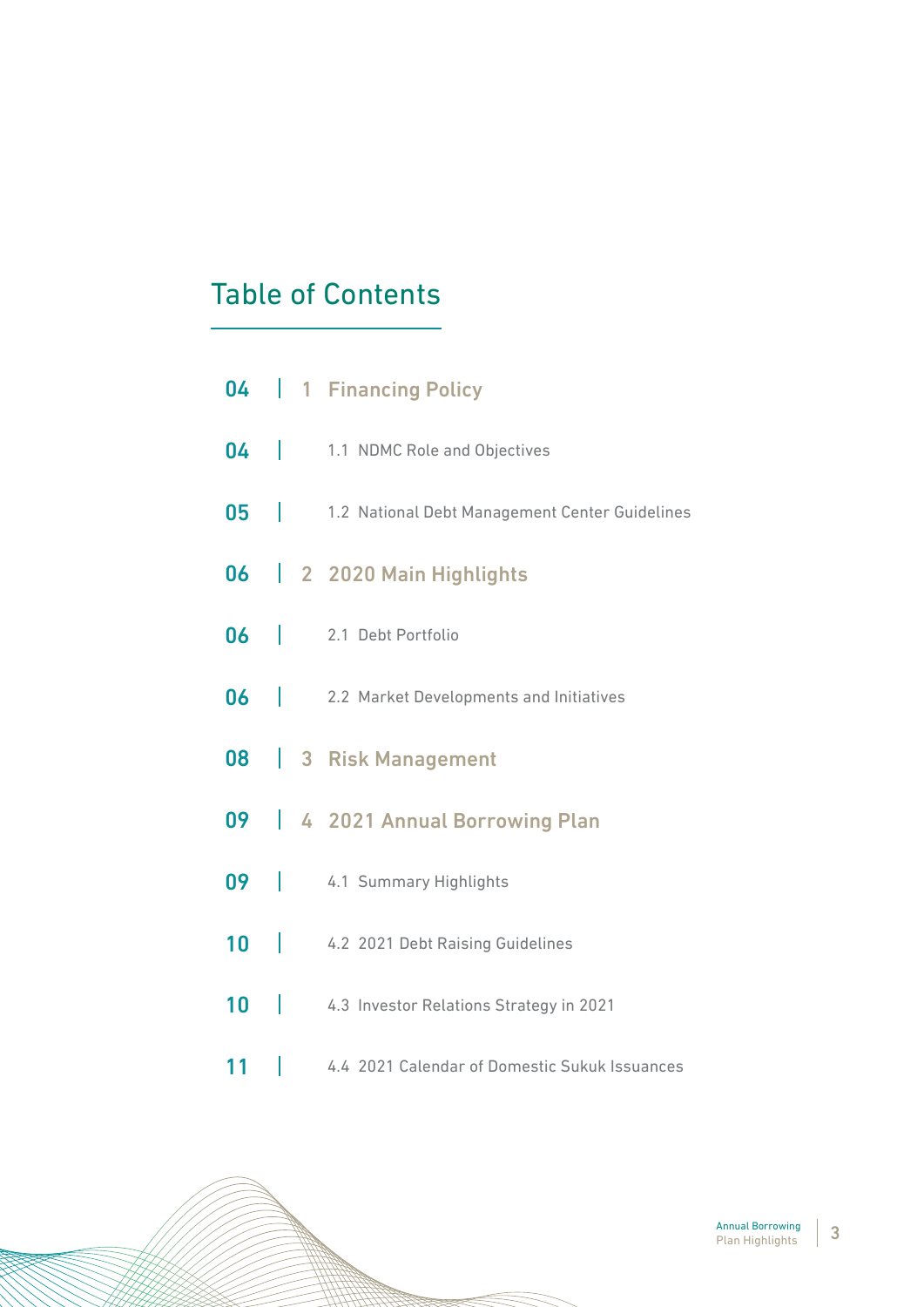# 1 FINANCING POLICY

### 1.1 NDMC Role and Objectives

As per the Council of Ministers' Resolution number (139) dated 16/2/1441H (corresponding to 15 October 2019G), the Debt Management Office (DMO) was transformed into the National Debt Management Center (NDMC) with the role of securing the Kingdom's financing needs at a fair cost and with acceptable levels of risk, in compliance with its financial .policies

The NDMC's main objectives include:

- Contributing to setting and developing the Kingdom's public debt policy, and securing the Kingdom's financing needs in the short, medium and long term.
- Ensuring the Kingdom's sustainable access to various debt markets to issue sovereign debt instruments at a fair price with prudent risk.
- Coordination of the sovereign credit rating affairs of the Kingdom in cooperation with the relevant government agencies.
- Providing advisory services and proposing executive plans to government bodies, government-related entities, state owned companies with government ownership of 50% or more.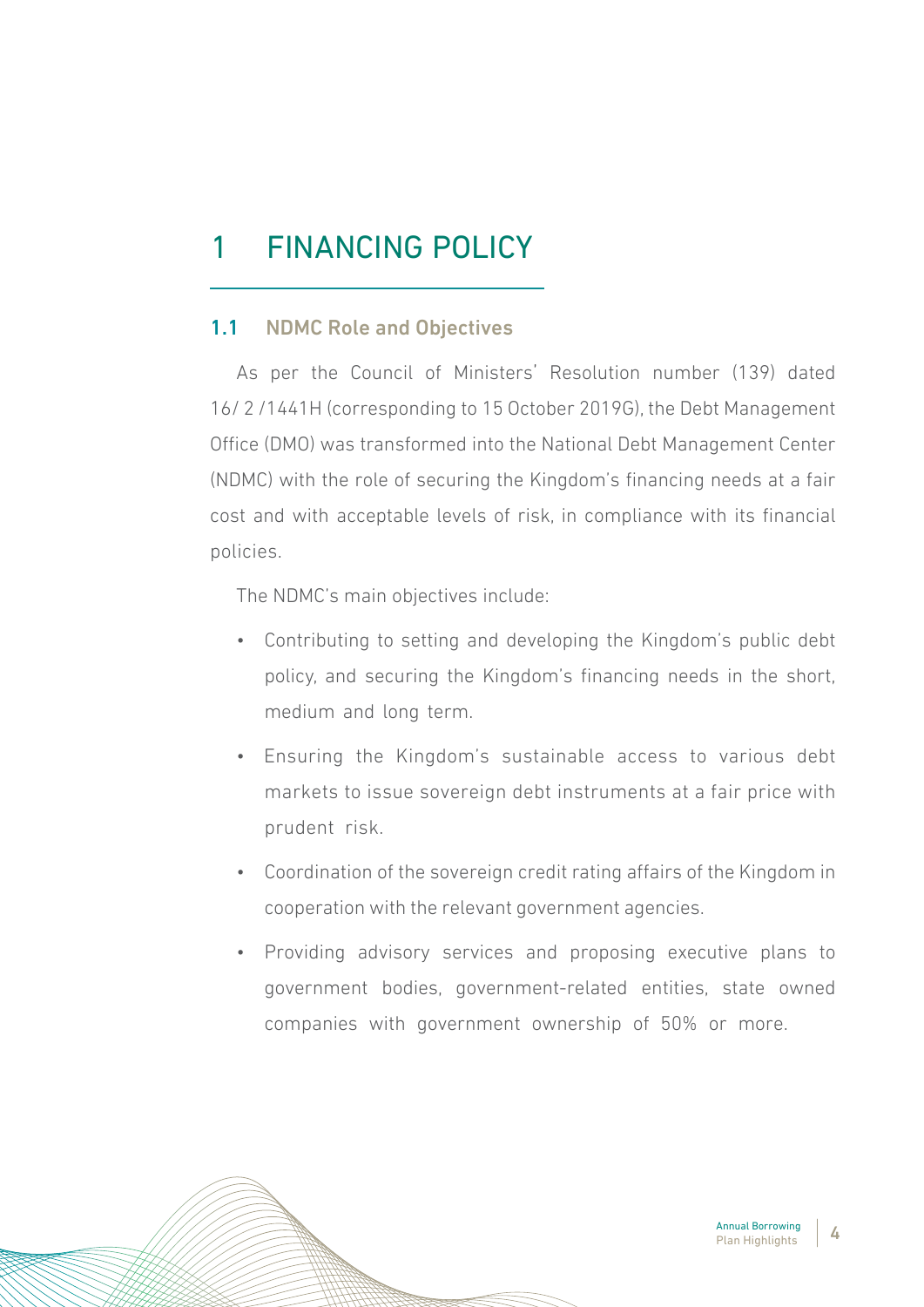#### 1.2 National Debt Management Center Guidelines

In line with the 2021 budget, the financing needs for the Kingdom of Saudi Arabia will be met in a balanced way, with a mix of direct and indirect borrowing through: (i) debt issuances, (ii) Financial Institutions, (iii) government alternative financing including Export Credit Agencies Financing, Project Financing, and Infra Financing (domestic or external, in local currency or foreign currencies) and (iv) reserve drawdowns.

- The mix between domestic and external debt will remain largely unchanged in 2021 compared with 2020, which will further enhance the Kingdom's access to capital in both local and international markets. The outstanding debt mix policy of the NDMC remains unchanged with a target of 55-75% domestic debt / 25-45% external debt.
- The Kingdom will seek to increase the diversification of its financier and investor base by expanding its investor outreach both locally and internationally, with new geographies and business segments.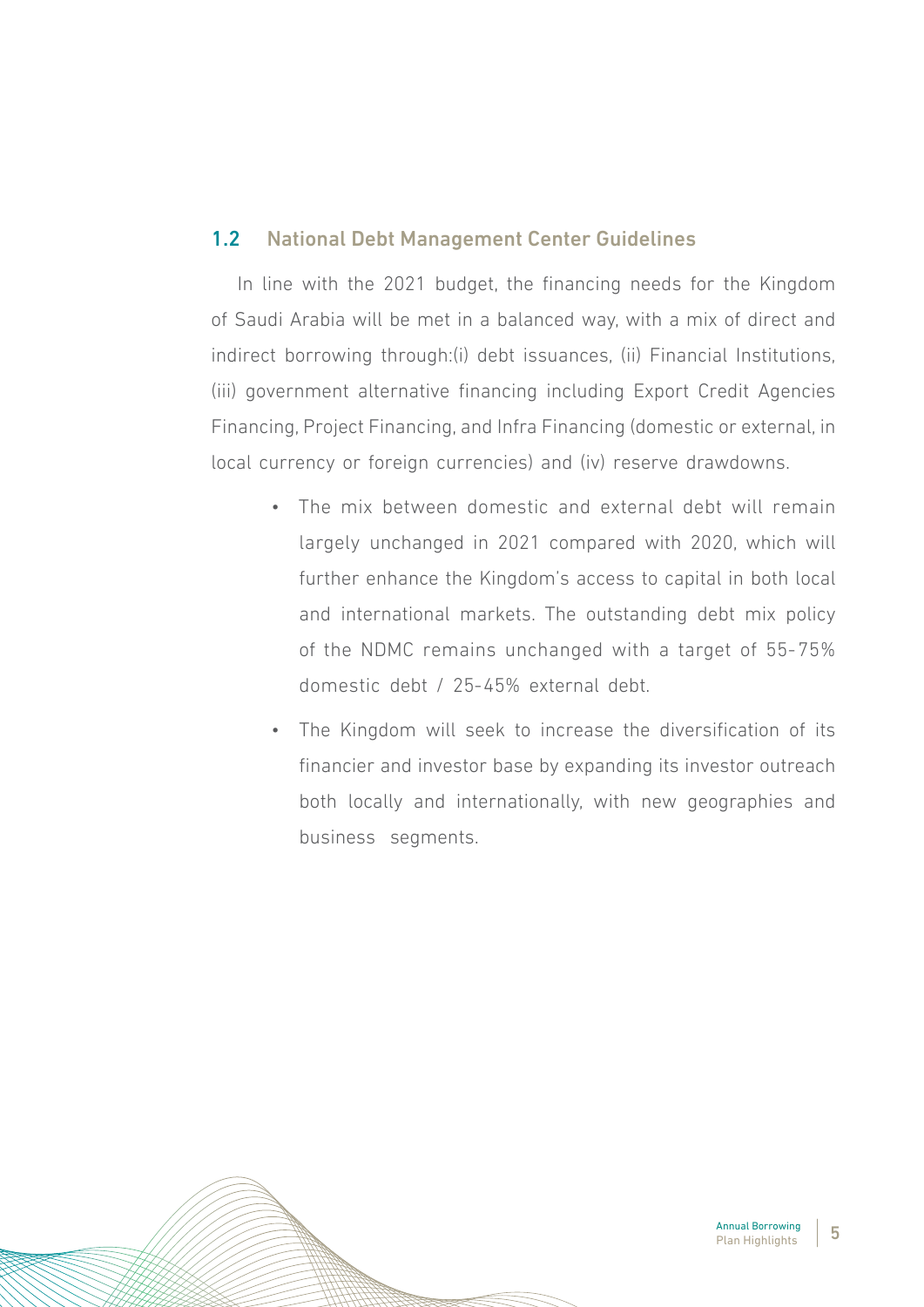# 2 2020 MAIN HIGHLIGHTS

### 2.1 Debt Portfolio

The debt portfolio has increased during 2020 by SAR 176 billion, or 26%, represented by gross borrowings of SAR 220 billion distributed between SAR 174 billion borrowed from the domestic market and 5AR 46 billion borrowed internationally. The borrowing activities in 2020 were in line with the government's communication with regard to the extraordinary funding required due to COVID19 pandemic. As a result, borrowing requirements were increased to SAR 220 billion.

### **2.2** Market Developments and Initiatives

As part of the NDMC's commitment toward developing the domestic market infrastructure, in coordination with the relative stakeholders, along with enhancing the KSA's positioning in the international market, the below summarizes the NDMC's main achievements during 2020:

- The continued commitment toward the Primary Dealers (PDs) initiative in the domestic market, with five PDs arranging and participating in primary auctions on behalf of local issuance investors and providing daily liquidity in the secondary .market
- The increase in domestic secondary market turnover represented by more than SAR 70 billion worth of trades in 2020, as compared to SAR 10 billion in 2019, or an increase of over 600% year-on-year. This has been achieved following a number of initiatives to enhance the domestic market infrastructure including the reduction of transaction fees in coordination with the Capital Market Authority (CMA) and the Saudi Stock Exchange (Tadawul).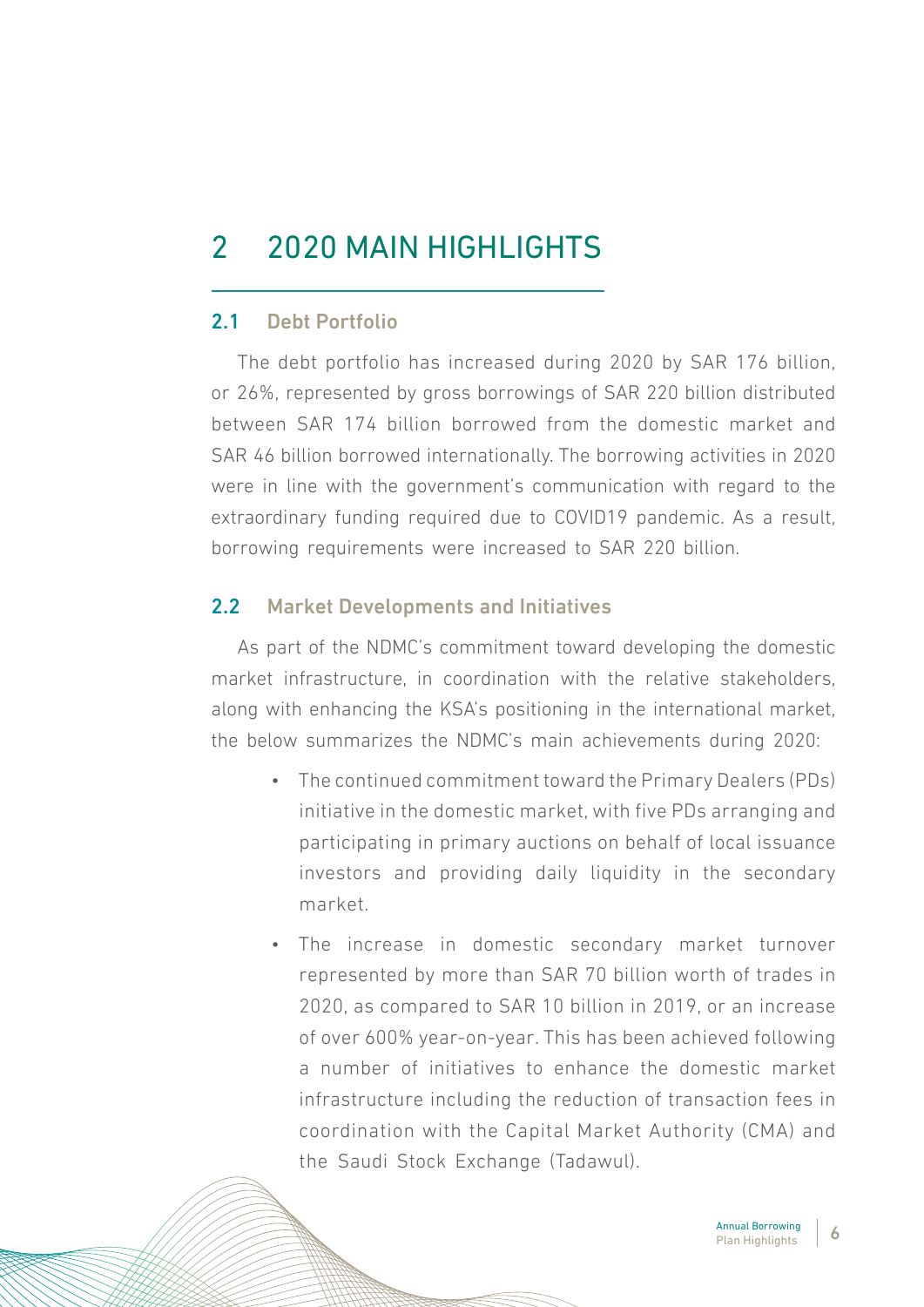- The execution of the first phase of the domestic government bonds buyback programme, against issuing Saudi Riyal denominated Sukuk with a value of more than SAR 34 billion. in an effort to unify government issuances under the Sukuk program, in addition to allowing qualified domestic investors to benefit from Zakat reimbursement under this program.
- The CMA announcement to allow residents and non-resident foreigners to invest directly in listed and non-listed debt .instruments
- The enhancement of the domestic trading technology infrastructure by allowing the Primary Dealers price streaming automation on Tadawul platform.
- Enhancement on the domestic primary market settlement by allowing DVP settlements for the Primary Dealers, in coordination with CMA and Tadawul.
- FTSE Russell announcement to launch local currency Saudi Arabian Government Bond Index.
- The launching of 20 debt-related indices for government and corporate issuances. (For more information: Click here.)
- Internationally, The Government accessed the international debt capital markets twice in 2020. In January, the government achieved its lowest yield of issuance ever, while the April issuance secured the highest demand in Emerging Markets with a coverage ratio of 7.7 times.
- Extending the KSA curve in the international market by introducing 35 years and 40 years bonds for the first time.
- Increased the international investor base by 12.4% in 2020.
	- NDMC's Bloomberg page: DMSA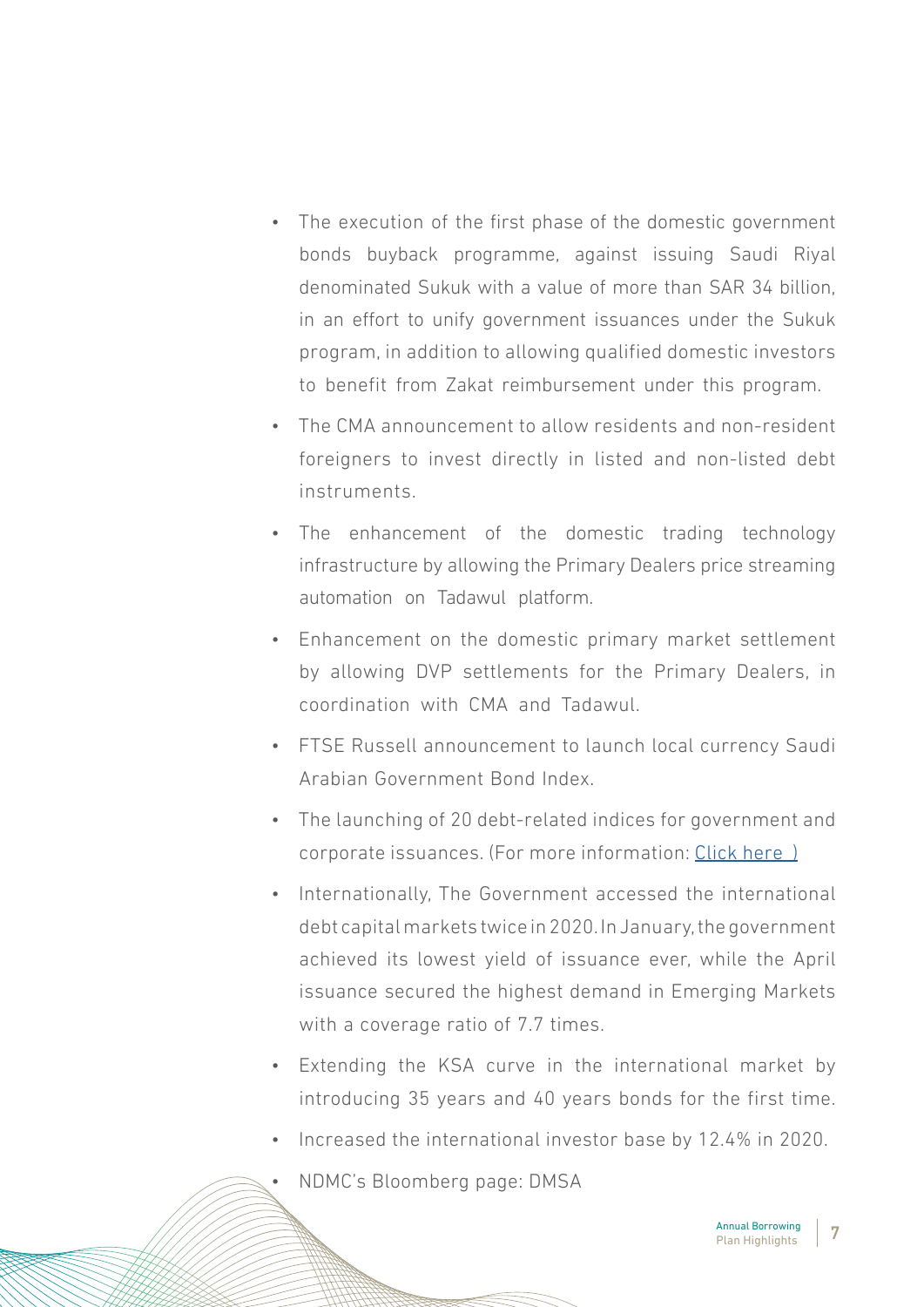### 3 RISK MANAGEMENT

Managing sovereign debt risk is a central element of the NDMC's borrowing plan for the next fiscal vear. It will balance debt-raising decisions against the five other risk considerations for the NDMC: liquidity, refinancing, interest rates, foreign exchange and credit rating.

- Liquidity: the NDMC will ensure that the domestic debt market is deep enough to absorb contemplated issuance volumes to preserve the strong liquidity of the domestic market.
- Refinancing: in 2021, SAR 40 billion is due to mature both local and foreign currencies. The NDMC will carefully calibrate new securities to preserve the average target maturity of the KSA's debt and minimize refinancing risk. The debt portfolio ATM has increased in  $2020$  to reach c. 9.4 years, as compared to 8.7 years in 2019.
- Interest rates: at year-end 2020, the debt portfolio split is 82% fixed rate and 18% floating rate, with all floating rate debt maturing by 2027. The NDMC will emphasize fixed over floating rates for 2021 to reduce the government's outstanding debt portfolio's exposure to interest rate risk.
- Foreign exchange: the current and projected portfolio of external debt carries limited foreign exchange risk given the Kingdom's large foreign currency reserve and asset positions and the stable currency peg regime. Debt issued in EUR currency stands at less than 1.5% of the overall debt portfolio as of end 2020. The NDMC, based on market conditions, may explore non-USD international borrowings.
- Credit rating: The NDMC will coordinate the sovereign credit rating affairs of the Kingdom in cooperation with the relevant government .agencies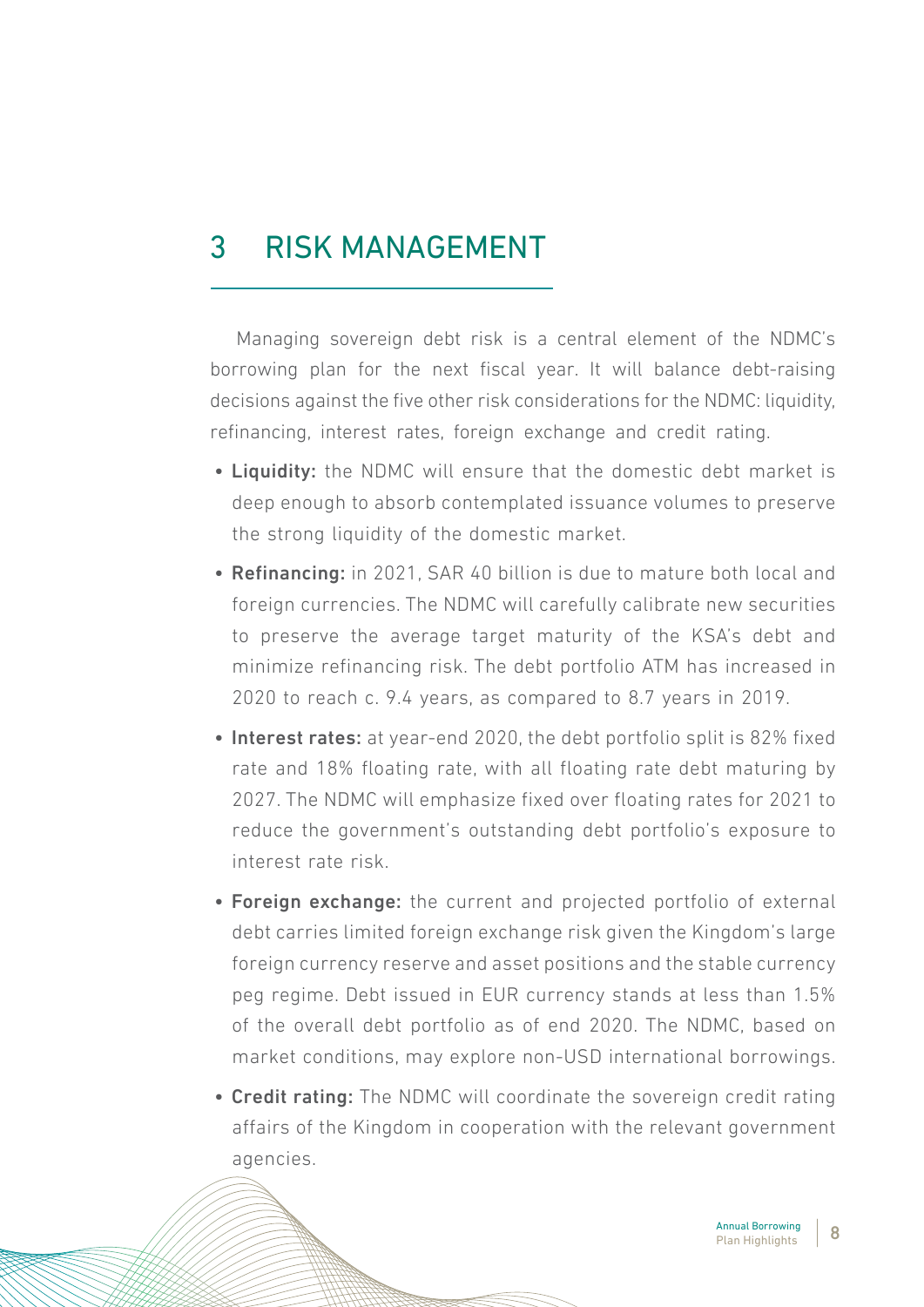# 4 2021 ANNUAL BORROWING PLAN

### 4.1 Summary Highlights

This section contains summary highlights of the government's annual borrowing plan, which outlines the government's net borrowing requirements in 2021.

At year-end 2020, the Kingdom of Saudi Arabia had approximately SAR 854 billion of government debt outstanding, consisting of 59% SAR-<br>denominated-and 41% in foreign currency.

As per the 2021 KSA budget, the deficit funding requirement in 2021 is estimated to be SAR 141 billion. To fund this deficit, the Ministry of Finance plans to:

- Approximate gross debt raising around SAR 124 billion.
- Debt raising split between domestic and external debt will be largely unchanged from 2020.
- The form of funding will be a mix of conventional bonds, Sukuk, and government alternative financing.
- The remaining expected deficit will be financed through government .reserves

Based on the 2021 budget statement, the year-end 2021 target portfolio is expected to reach approximately SAR 937 billion, which translates into an approximate of 32.7% debt to GDP ratio<sup>1</sup>, and a 75-85% fixed / 15-25% floating interest rate split. This is in line with the government's public debt management objectives.

The NDMC will continue to weigh sovereign debt risk against the 2021 borrowing plan and actively manage liquidity, refinancing, interest rate, foreign exchange and credit rating risks.

<sup>&</sup>lt;sup>1</sup> Based on the Ministry of Finance estimates for 2021 budget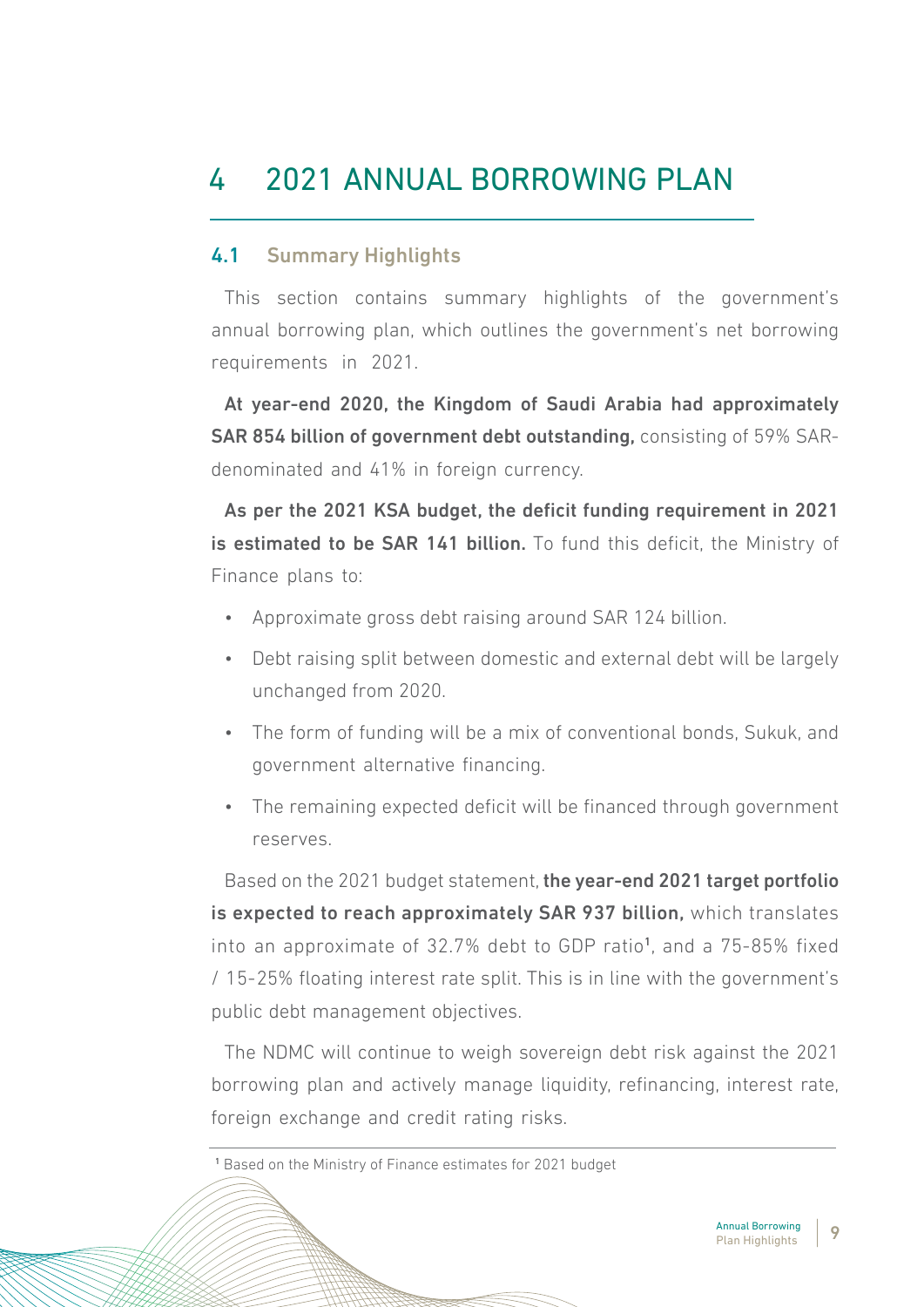### 4.2 Debt Raising Guidelines in 2021

- External funding will be positioned in a way to secure most of the requirements in H1, subject to market conditions, to reduce funding risk, and for other general government and public sector entities to select the appropriate windows during the year.
- Further develop the domestic capital market to diversify investor base and deepening the market.
- Maturities to be selected based on maturity cap guidelines, to minimize future refinancing risks.
- Emphasize fixed over floating rates for 2021 to reduce the government's exposure to interest rate risk.
- Continue to diversify funding pools and investor base via exploring new markets and new financing methodologies through government alternative financing, via project finance, infra finance and export credit agencies.

### 4.3 Investor Relations Strategy in 2021

The NDMC will continue its strategy of engaging with its investors in both non-deal roadshows abroad and reverse investor roadshows in the Kingdom of Saudi Arabia. Continued focus on further investor diversification is a key target for 2021.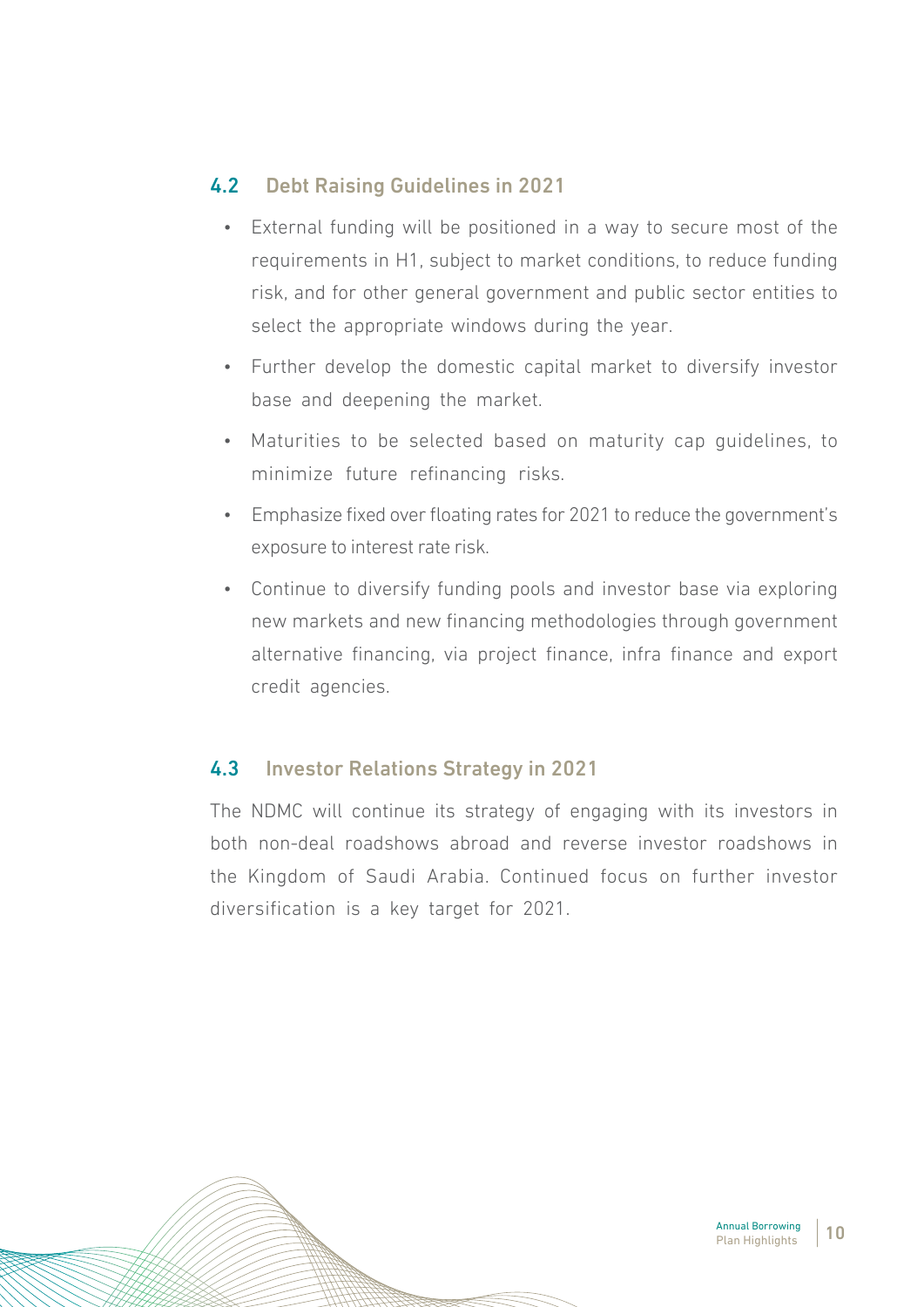#### 4.4  $2021$  Calendar of Domestic Sukuk Issuances<sup>2</sup>

As part of the NDMC's initiatives to enhance the domestic market conditions and in line with the best market practice, the NDMC has reviewed its domestic issuances calendar to cater for international market working days regarding issuance announcements and settlement dates.

#### NDMC 2021 local issuances calendar



| January                 |     |      |     |     |     |                |  |  |  |  |  |  |
|-------------------------|-----|------|-----|-----|-----|----------------|--|--|--|--|--|--|
| Sun                     | Mon | Tue  | Wed | Thr | Fri | Sat            |  |  |  |  |  |  |
| 27                      | 28  | - 29 | 30  | 31  | 1   | $\overline{2}$ |  |  |  |  |  |  |
| $\overline{\mathbf{3}}$ | 4   | 5    | 6   | 7   | 8   | 9              |  |  |  |  |  |  |
| 10                      | 11  | 12   | 13  | 14  | 15  | 16             |  |  |  |  |  |  |
| 17                      | 18  | 19   | 20  | 21  | 22  | 23             |  |  |  |  |  |  |
| 24                      | 25  | 26   | 27  | 28  | 29  | 30             |  |  |  |  |  |  |
|                         |     |      |     |     |     |                |  |  |  |  |  |  |

### **2021 Calendar**

of Local Sukuk Issuances

|                         |     |     | <b>January</b> |                |    |                |
|-------------------------|-----|-----|----------------|----------------|----|----------------|
| Sun                     | Mon | Tue | Wed            | Thr            |    | Fri Sat        |
| 27                      | 28  | 29  | 30             | 31             |    | $1 \quad 2$    |
| $\overline{\mathbf{3}}$ | 4   | -5  | -6             | $\overline{7}$ | 8  | $\overline{9}$ |
| 10                      | 11  | 12  | 13             | 14             | 15 | 16             |
| 17                      | 18  | 19  | 20             | 21             | 22 | 23             |
| 24                      | 25  | 26  | 27             | 28             | 29 | 30             |
|                         |     |     |                |                |    |                |

| Sun            |          |                         | Mon Tue Wed Thr         |    | Fri 1 | Sat |
|----------------|----------|-------------------------|-------------------------|----|-------|-----|
| 28             | $\sim$ 1 | $\overline{\mathbf{2}}$ | $\overline{\mathbf{3}}$ | 4  | 5     | 6   |
| $\overline{7}$ | 8        | 9                       | $10 \t 11$              |    | 12    | 13  |
| 14             | 15       | 16 17                   |                         | 18 | 19    | 20  |
| 21             |          |                         | 22 23 24                | 25 | 26    | 27  |
| 28             | 29       | 30                      | 31                      |    |       |     |
|                |          |                         |                         |    |       |     |

| April |     |     |                |     |                |                |  |  |  |  |  |  |
|-------|-----|-----|----------------|-----|----------------|----------------|--|--|--|--|--|--|
| Sun   | Mon | Tue | Wed            | Thr | Fri            | Sat            |  |  |  |  |  |  |
|       |     |     | 31             | 1   | $\overline{2}$ | $\overline{3}$ |  |  |  |  |  |  |
| 4     | 5   | 6   | $\overline{7}$ | 8   | 9              | 10             |  |  |  |  |  |  |
| 11    | 12  | 13  | 14             | 15  | 16             | 17             |  |  |  |  |  |  |
| 18    | 19  | 20  | 21             | 22  | 23             | 24             |  |  |  |  |  |  |
| 25    | 26  | 27  | 28             | 29  | 30             |                |  |  |  |  |  |  |
|       |     |     |                |     |                |                |  |  |  |  |  |  |

|     |                |     | July |                 |             |                         |
|-----|----------------|-----|------|-----------------|-------------|-------------------------|
| šun | Mon            | Tue | Wed  | Thr             | Fri         | Sat                     |
|     |                |     |      | ٠               | $2^{\circ}$ | $\overline{\mathbf{3}}$ |
| 4   | 5 <sup>1</sup> | 6   | 7    | 8               | 9           | 10                      |
| 11  | 12             | 13  | 14   | 15              | 16          | 17                      |
| 18  | 19             | 20  | 21   | 22 <sup>°</sup> | 23          | 24                      |
| 25  | 26             | 27  | 28   | 29              | 30          | 31                      |

|       |     |     | April          |          |    |         |  |
|-------|-----|-----|----------------|----------|----|---------|--|
| Sun   | Mon | Tue | Wed            | Thr      |    | Fri Sat |  |
|       |     |     |                | $31 - 1$ |    | $2 \t3$ |  |
| $4 -$ | 5.  | -6  | $\overline{7}$ | 8        | 9  | 10      |  |
| 11    | 12  | 13  | 14 15          |          | 16 | 17      |  |
| 18    | 19  |     | 20 21          | 22       |    | 23 24   |  |
| 25    | 26  | 27  | 28             | 29       | 30 |         |  |
|       |     |     |                |          |    |         |  |
|       |     |     |                |          |    |         |  |

|     |                |     | July           |                 |             |                            |
|-----|----------------|-----|----------------|-----------------|-------------|----------------------------|
| Sun | Mon            | Tue | Wed            | Thr             | Fri         | Sat                        |
|     |                |     |                | 1               | $2^{\circ}$ | $\overline{\phantom{a}}$ 3 |
| 4   | 5 <sub>1</sub> | 6   | $\overline{7}$ | 8 <sup>1</sup>  | 9           | 10                         |
| 11  | 12             | 13  | 14             | 15 <sup>1</sup> | 16          | 17                         |
| 18  | 19             | 20  | 21             | 22 <sup>°</sup> | 23          | 24                         |

|     |     |                | <b>September</b> |                |     |     |
|-----|-----|----------------|------------------|----------------|-----|-----|
| Sun | Mon | Tue            | Wed              | Thr            | Fri | Sat |
|     |     |                | 1                | $\overline{2}$ | 3   | 4   |
| 5   | 6   | $\overline{7}$ | 8                | 9              | 10  | 11  |
| 12  | 13  | 14             | 15               | 16             | 17  | 18  |
| 19  | 20  | 21             | 22               | 23             | 24  | 25  |
|     |     |                |                  |                |     |     |

| Mon<br>4<br>11 | Tue<br>5 | Wed<br>6 | Thr<br>$\overline{7}$ | Fri<br>1<br>8 | Sat<br>$\overline{2}$<br>9 |
|----------------|----------|----------|-----------------------|---------------|----------------------------|
|                |          |          |                       |               |                            |
|                |          |          |                       |               |                            |
|                |          |          |                       |               |                            |
|                | 12       | 13       | 14                    | 15            | 16                         |
| 18             | 19       | 20       | 21                    | 22            | 23                         |
| 25             | 26       | 27       | 28                    | 29            | 30                         |
|                |          |          |                       |               |                            |
|                |          |          |                       |               |                            |

Weekends



|    |                             |                | pecemper |                 |                         |   |
|----|-----------------------------|----------------|----------|-----------------|-------------------------|---|
|    | Sun Mon Tue Wed Thr Fri Sat |                |          |                 |                         |   |
|    |                             |                | 1        | $\mathcal{P}$   | $\overline{\mathbf{3}}$ | 4 |
| 5  | $-6$                        | $\overline{7}$ | 8        | $\overline{9}$  | 10 11                   |   |
|    | 12  13  14  15  16  17  18  |                |          |                 |                         |   |
| 19 | 20                          |                | 21 22    | 23              | 24 25                   |   |
| 26 | 27                          |                | 28 29    | 30 <sub>1</sub> | 31                      |   |
|    |                             |                |          |                 |                         |   |

National<br>Day

\* Tentative Holday<br>Calendar is subject to change due to official holidays

<sup>2</sup> 2021 Calendar was prepared taking into consideration holidays of the Saudi Arabian Riyal Interbank Express system (SARIE) and Payment Administrator feedback. Calendar doesn't necessarily reflect future changes to official holidays.

Settlen<br>Day

Eid<br>Holidays\*